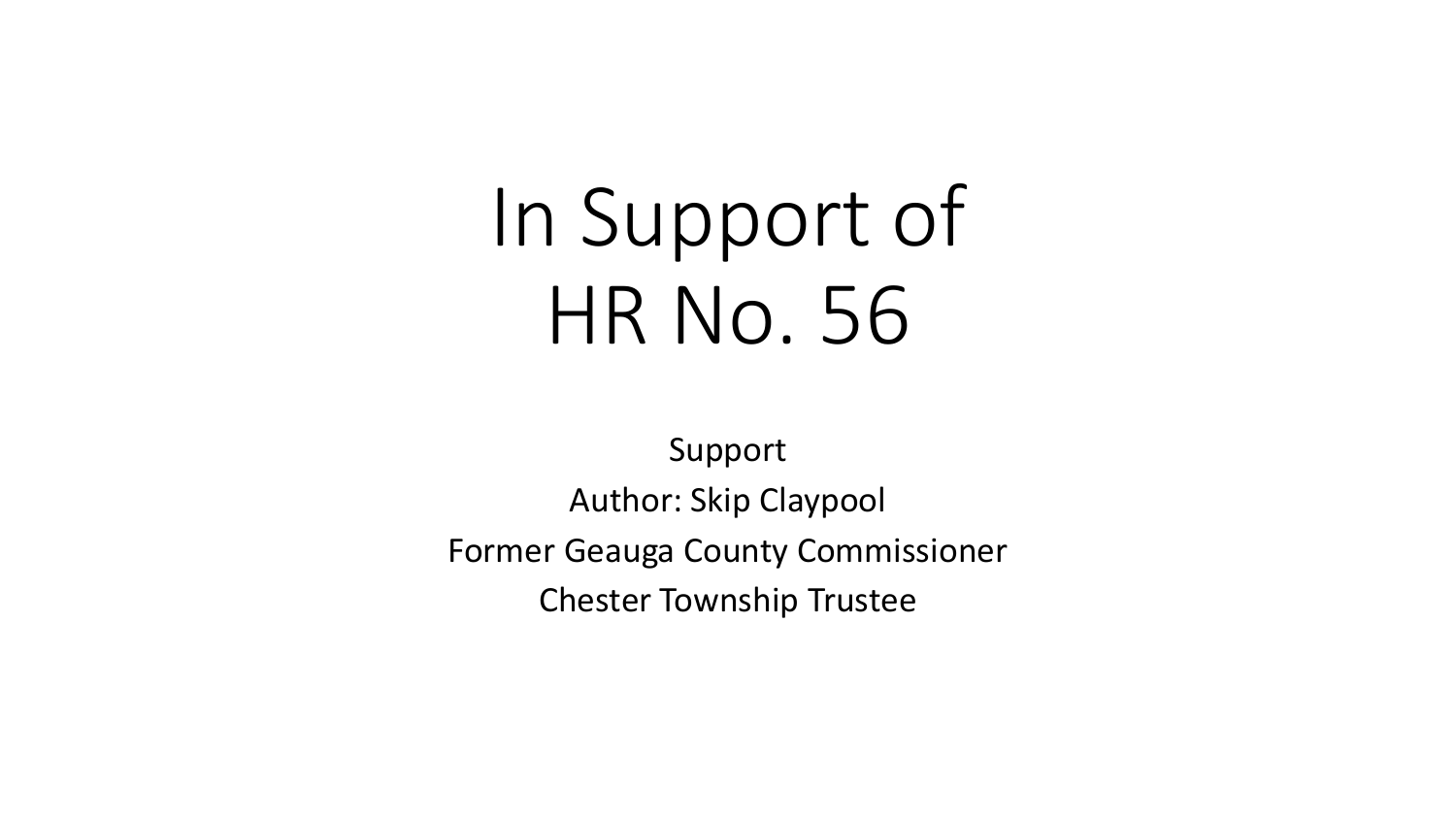# Background

- Skip Claypool
	- Not a gas science expert and or specialist
	- Former Geauga County Commissioner and currently a Chesterland **Trustee**
	- NOACA Board member and member of the Air Quality/Water Quality Subcommittees
	- Interested Citizen who has been very active in questioning e-Check
	- International experience
		- China, Mexico, Brazil, Japan, Singapore, Korea, Europe,
	- Grew up in NE Ohio during the steel industry years

The international experience is relevant because I have experienced significant smog/ozone/pollution in Mexico City, Shanghai, Tokyo, etc. It provides perspective.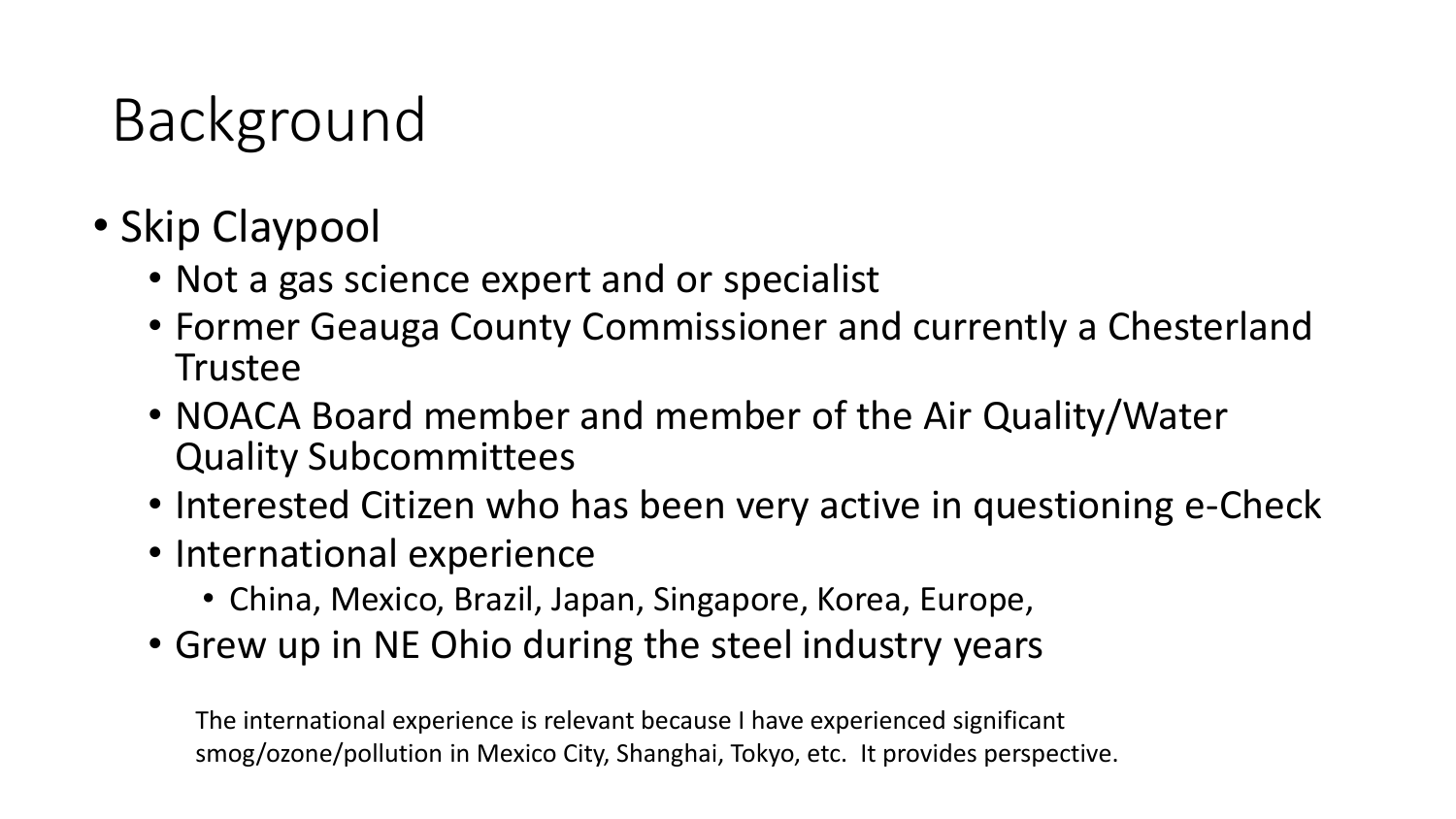## 3 Points in 10 Minutes

- •e-Check does not pass the smell test
- •e-Check is not delivering measurable results
- •e-Check is not worth the cost and is negatively impacting our citizens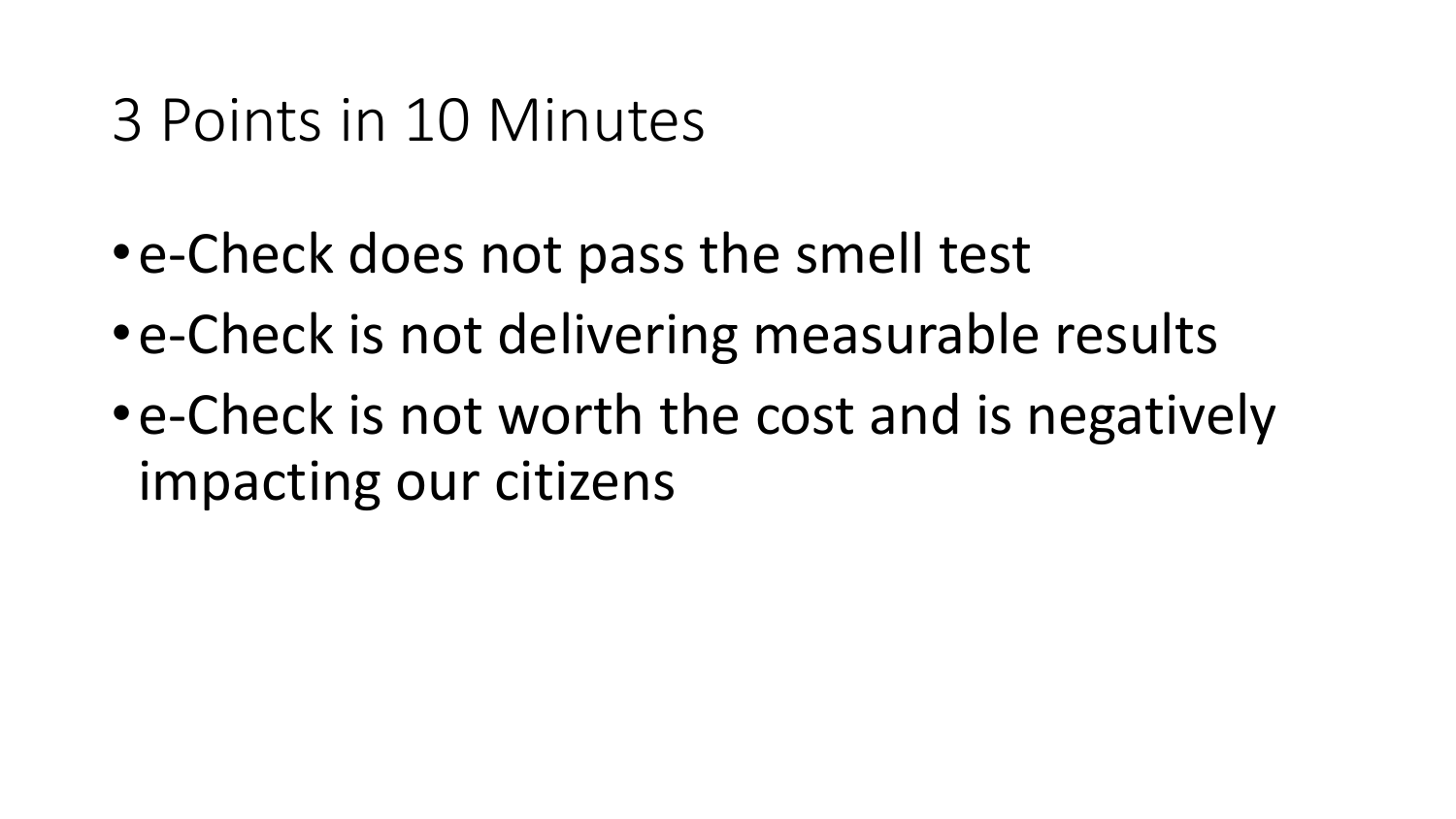#### The smell test

Geauga County is downwind and not responsible for the ozone, but is required to do the testing

In all of Ohio only seven counties are required to do e-Check.

- Is this reasonable?
- It seems strange that counties and metropolitan areas with larger populations and more traffic than the Cleveland metro area are in compliance with EPA standards.

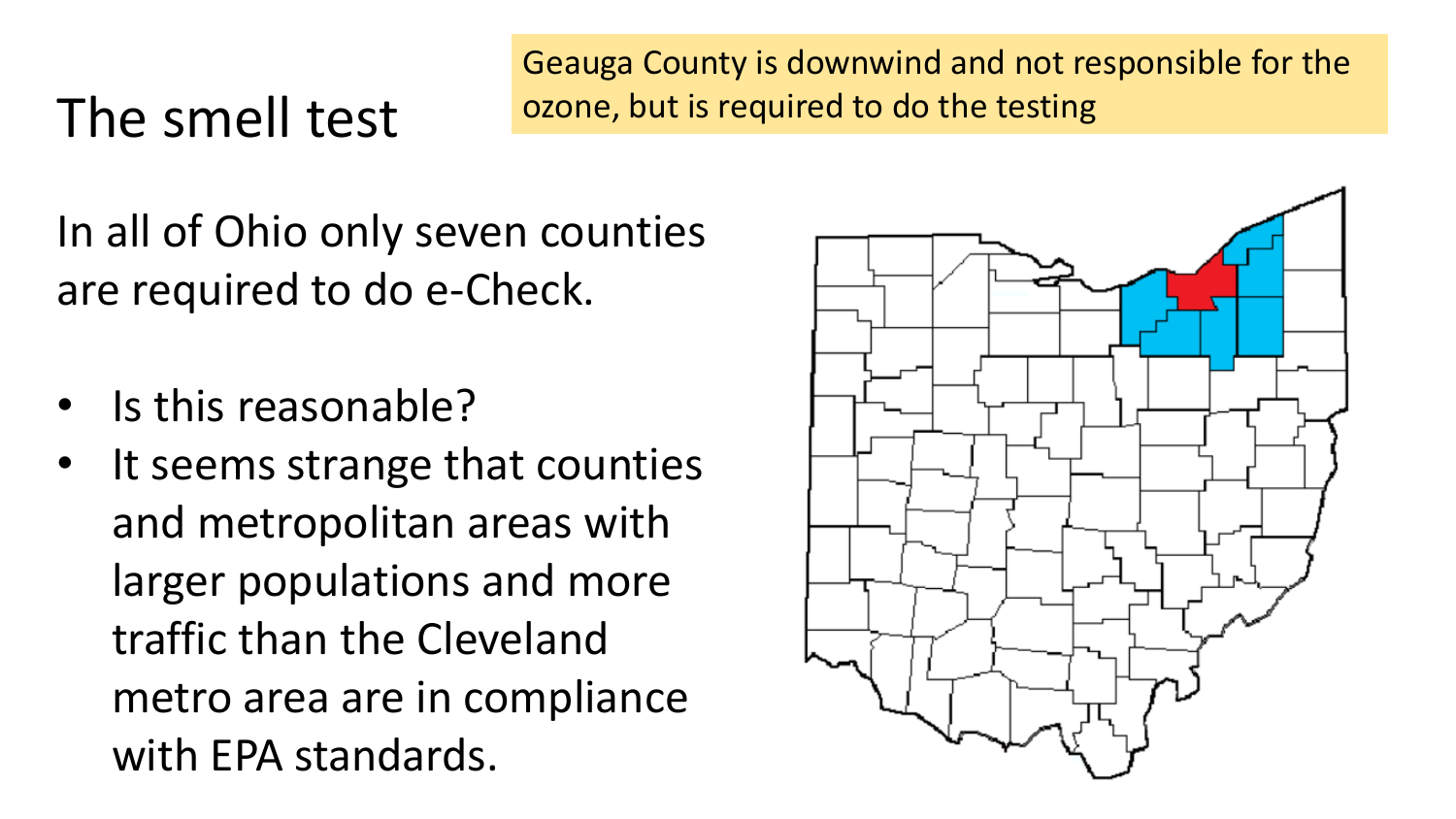# The smell test.

Testing monitor in Geauga County is on top of a bus garage, over a parking lot, next to multiple exhausts on the roof, and next to an asphalt roof.

When asked the EPA said there was no issue with the location and that they could not move the sensor because it would require restarting the program.

What do you think?



Ozone is produced from a number of pollutants including exhaust from vehicles.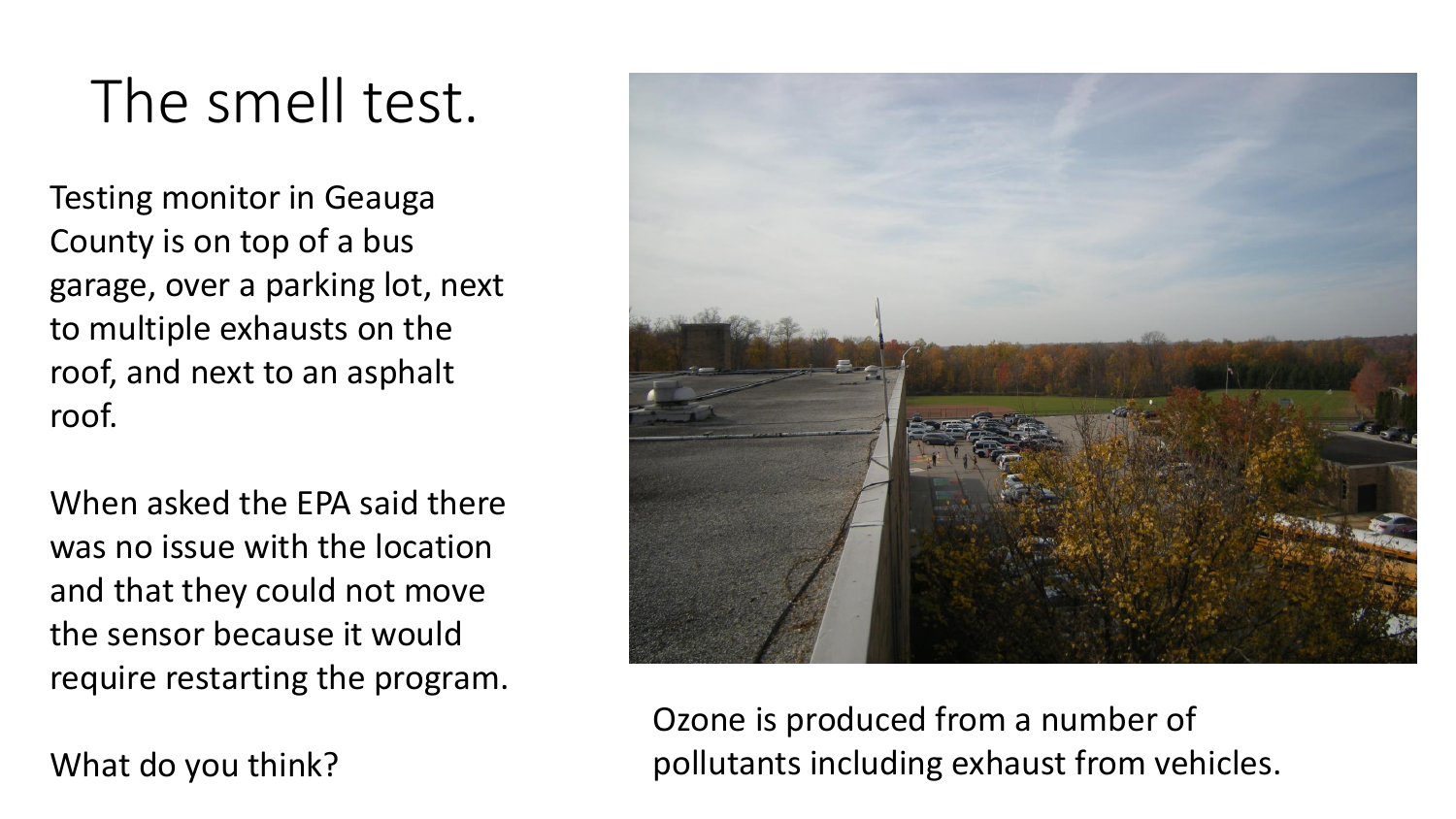## Doesn't Pass the Smell Test





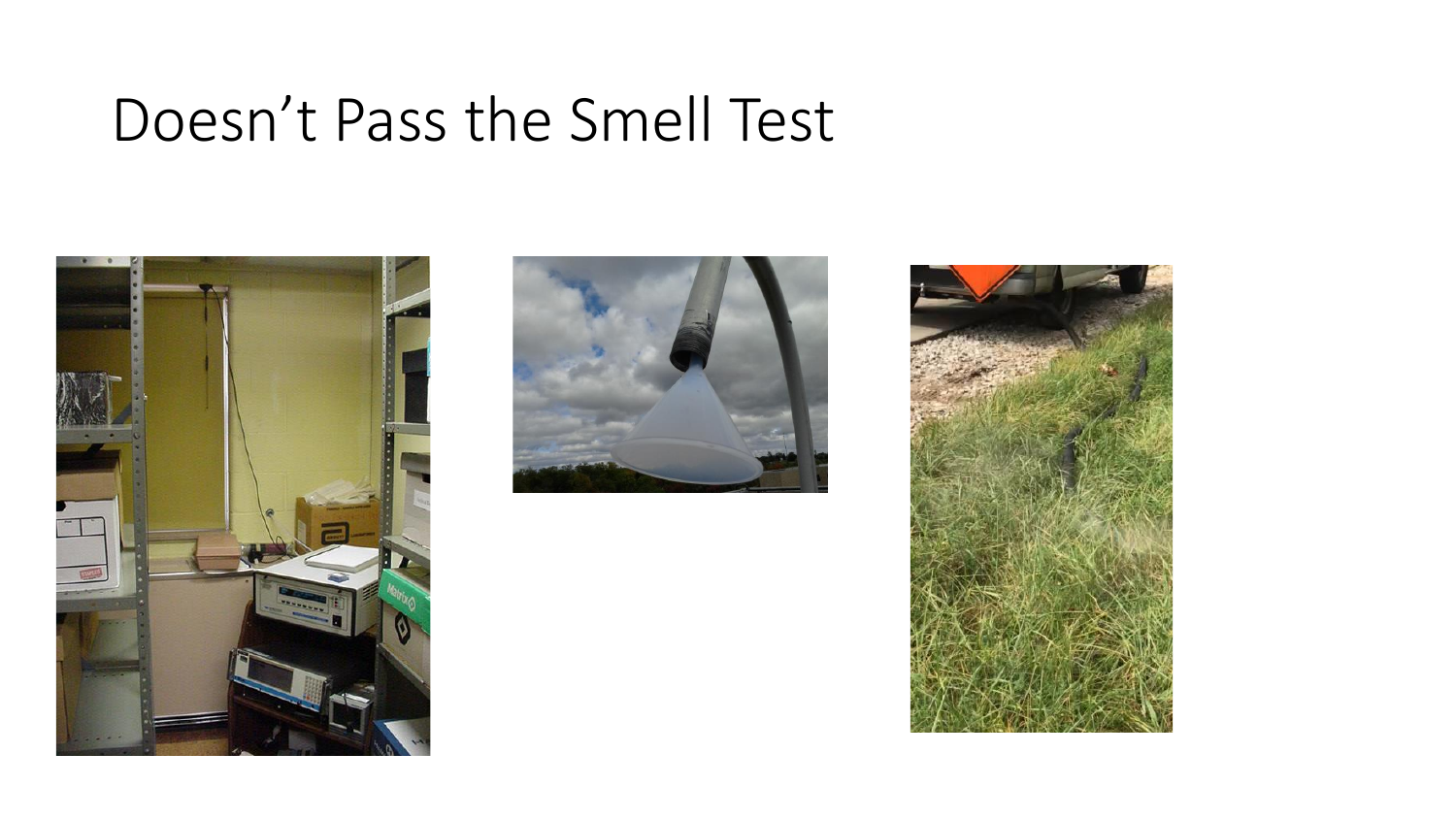# The Smell Test

"e-Check removes more than 74 tons of harmful vehicle emissions….every day." Source: EPA – e-Check information page

Does this statement make sense? e-Check removes nothing. While it might impact emissions, even this statement would be hard to measure. Ozone is the target and it is produced only when a mixture of factors is present.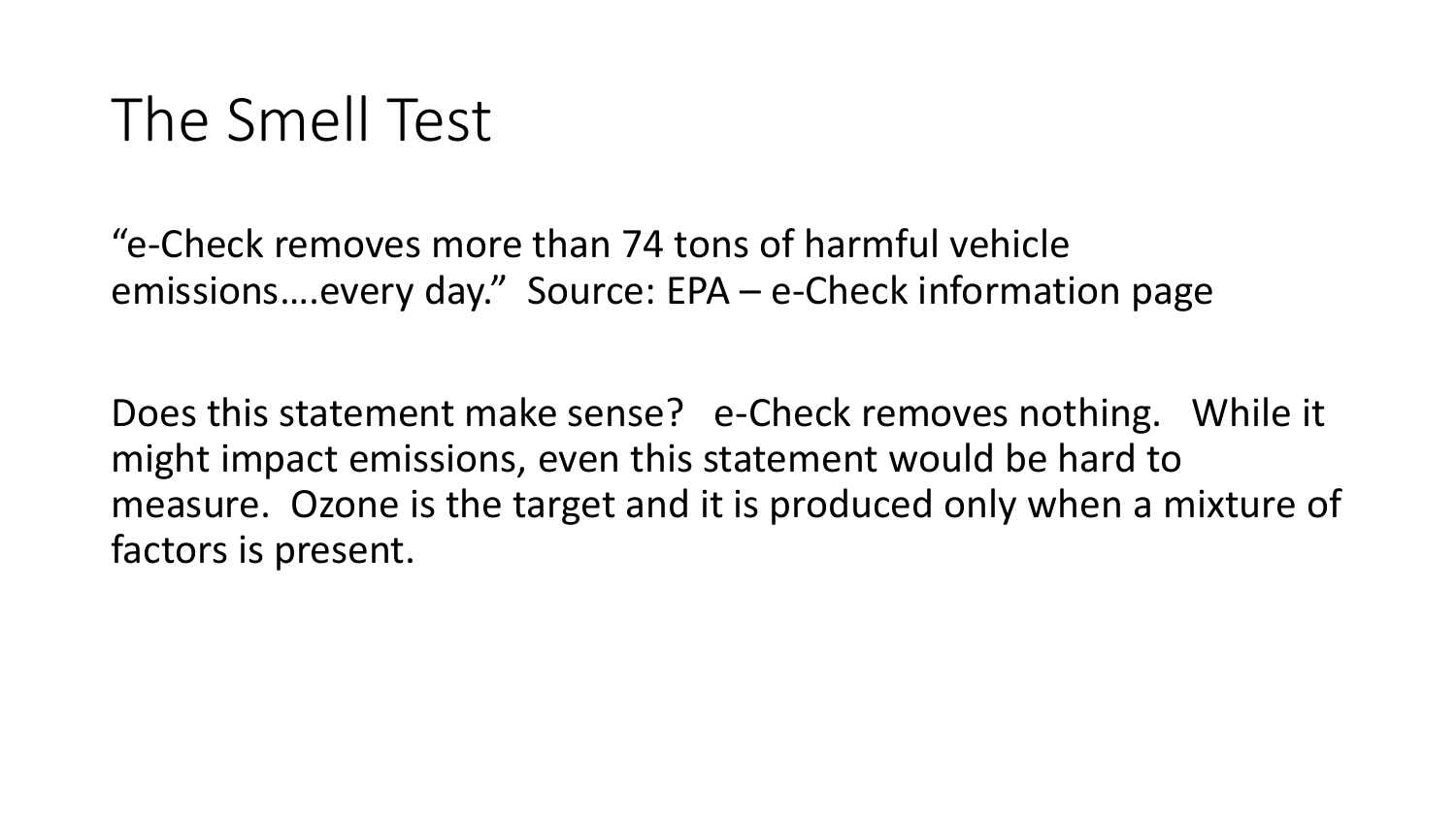# Measurable Results

- NE Ohio was within attainment and then the EPA changed the requirement. Now we are out of attainment by 1 part per billion, because the standard was changed.
- That is equivalent to one person in all of India. One person in three populations of the United States.
- Can we measure 1 part per billion reliably. Is an expensive program like e-Check worth the cost. How much additional improvement can be expected.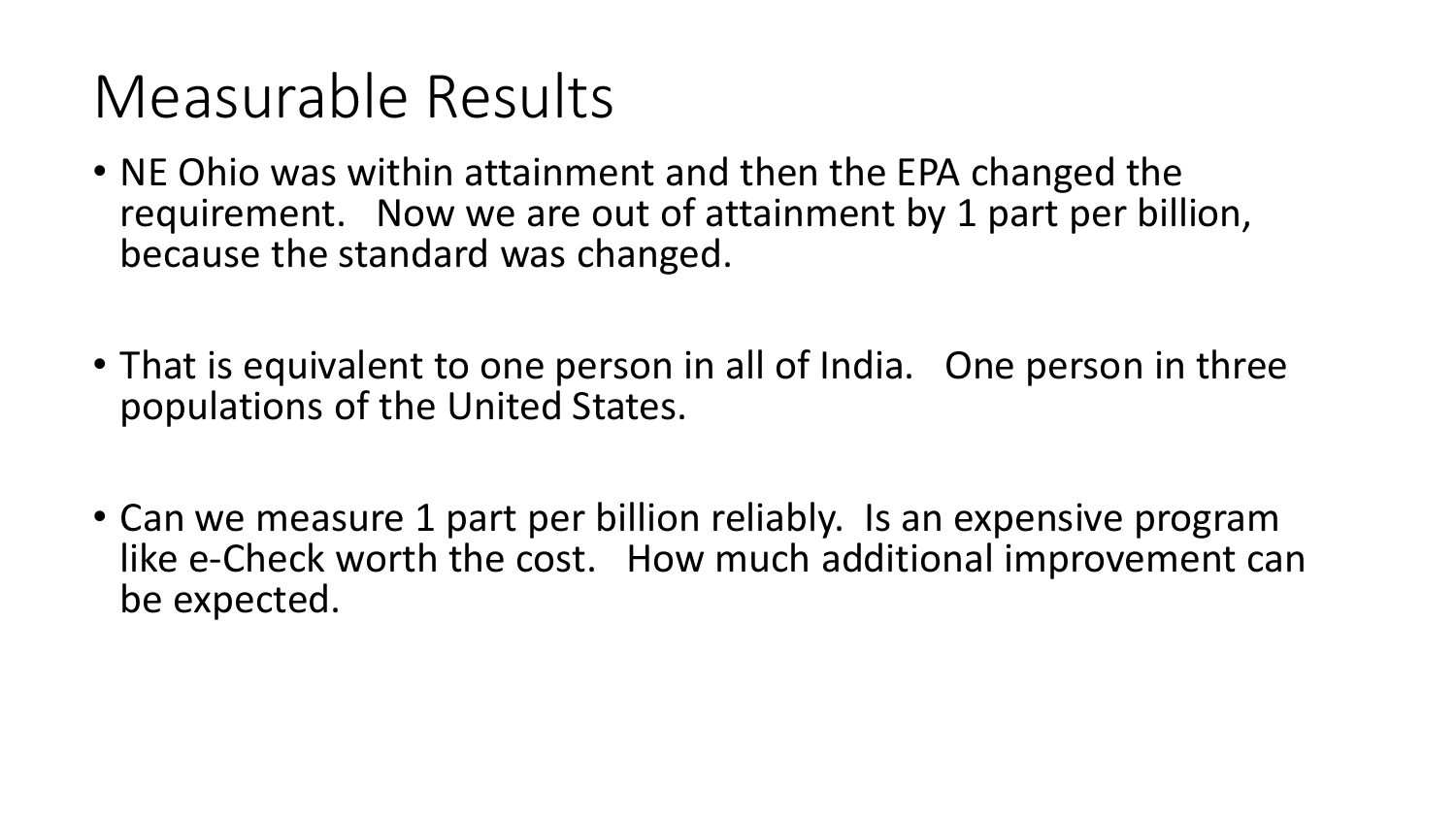## Measurable Results

- What is the goal?
- What was the ozone in the time of the dinosaurs, what was it in the 1800's, what should it be today?
- What is the ideal emissions/ozone level?
- Trick questions because there is no right answer.

NE Ohio is measurably better than it was in the 1960's and far far better than any large international city today. That is easy to prove and measure.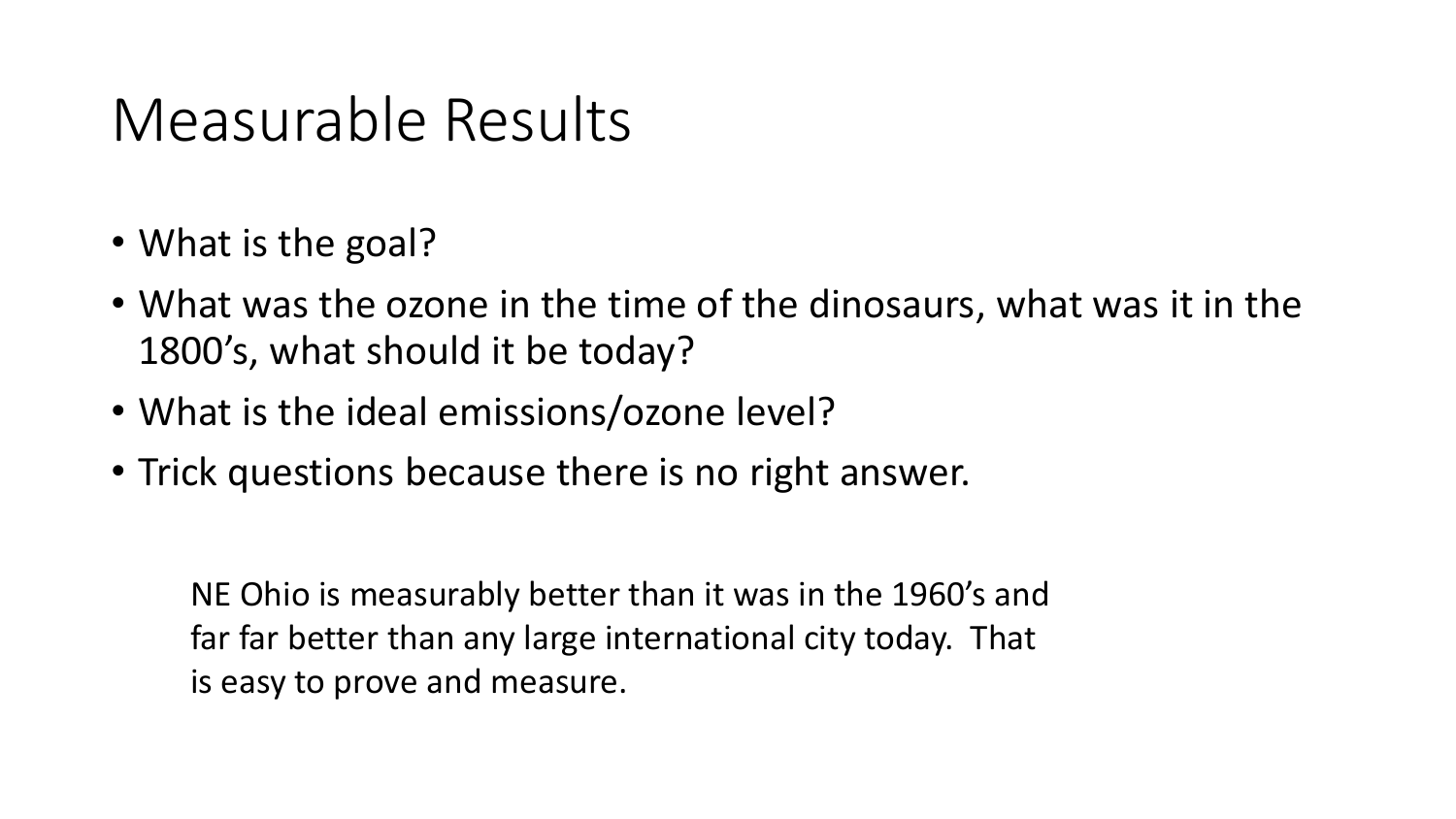#### Negative impact on our citizens

- The current cost is a regressive tax that impacts the low-income individuals most.
- It requires time, travel, and fuel cost to do e-check thereby contributing to the situation.
- It is an annoyance that I heard about regularly from my constituents when I was a County Commissioner.
- Financially impacts all citizens even though they do not contribute to the perceived ozone problem.